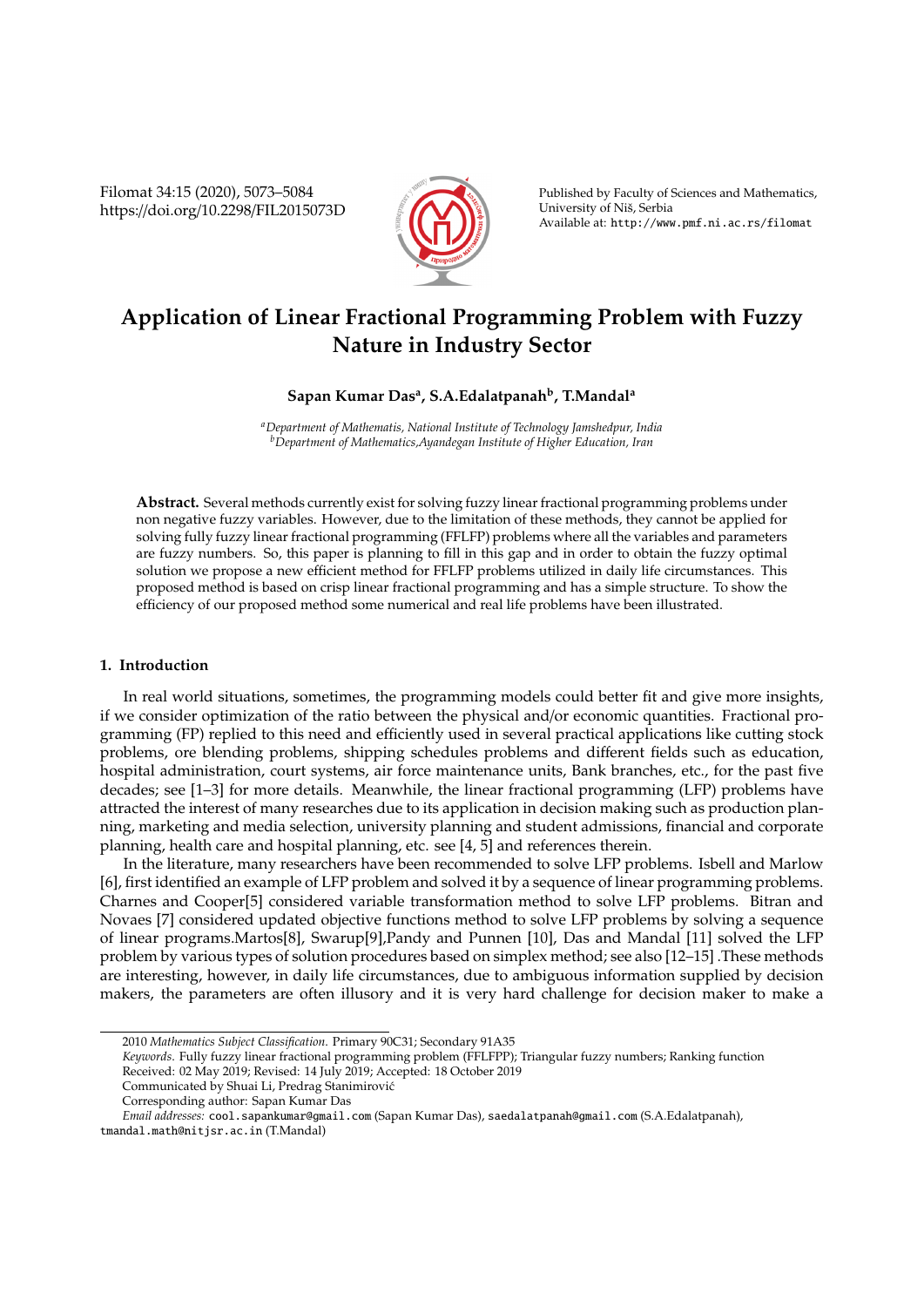decision. In such a case, it is more appropriate to interpret the ambiguous coefficients and the vague aspirations parameters by means of the fuzzy set theory.

The concept of fuzzy set and fuzzy numbers was first introduced [16] and applied efficiently for linear optimization; see [17-32] and references therein. Furthermore, several researchers have investigated linear fractional programming problems in the fuzzy framework. For example, Sakawa and Yano[33] proposed a method to solve multi-objective linear fractional programming (MOLFP) problem under a fuzzy satisfied. Dutta et al.[34] established the sensitivity analysis in fuzzy linear fractional programming (FLP) problem. Some authors solved the FLFP problems by fuzzy goal programming approach [35–37, 39, 48]. De and Deb [40] considered a fuzzy linear fractional programming problem using sign distance ranking method where all the terms are triangular fuzzy number. Younesset al.[41] imported a design to finding bi-level multi-objective fractional integer programming problem consists of fuzzy numbers in the right-hand side of the constraints. Pop and Minasian[42], proposed a method for solving fully falsified linear fractional programming problems where all the parameters and variables are triangular fuzzy numbers. In [43, 44], they considered the same problem of [42] for solving fully fuzzy linear fractional programming problem. Veeramani and Sumathi [45] proposed solution procedure for solving fuzzy linear fractional programming problem by using fuzzy mathematical programming approach. Very recently, a number of papers have exhibited their interest to solve the FLFP problems [46-51].

In this paper, we consider a new type of fuzzy arithmetic for triangular numbers in which the coefficients of the objective function and the constraints were represented by triangular fuzzy numbers with inequality constraints utilized in daily life problem. The proposed technique is very easy and less mathematical calculation. The rest of our work is organized as follows: In Section2, we review some concept and arithmetic between two triangular of fuzzy numbers. In Section 3 formulation of FFLFP problems and use of ranking function are discussed. The new method for solving FFLFP problems is affirmed in Section 4. In Section 5, the numerical examples and the obtained results are given for illustrating the new method. In Section 6, advantages of the proposed method are discussed. Finally, the conclusion is given in Section 7.

### **2. Preliminaries**

In this section, the basic definitions involving fuzzy sets, fuzzy numbers and operations on fuzzy numbers are outlined. For detailed information on fuzzy set theory, we refer the interested reader to [20, 52].

**Definition 2.1[20]** Let *X* denote a universal set. Then a fuzzy subset  $\overline{A}$  of *X*is defined by its membership function  $\mu_{\tilde{A}} : X \to [0,1]$ ; which assigned a real number  $\mu_{\tilde{A}}(X)$  in the interval [0,1], to each element *x* ∈ *X*,where the value of  $\mu_{\tilde{A}}(X)$  at x shows the grade of membership of x in  $\tilde{A}$ . A fuzzy subset  $\tilde{A}$  can be characterized as a set of ordered pairs of element x and grade  $\mu_{\overline{A}}(X)$  and is often written  $\overline{A}=(x,\mu_{\overline{A}}(X)):x\in X$ is called a fuzzy set.

**Definition 2.2[20]** A fuzzy number  $\widetilde{A} = (b, c, a)$  is said to be a triangular fuzzy number if its membership function is given by

$$
\mu_{\widetilde{A}}(X) = \left\{ \begin{array}{ll} \frac{(x-b)}{(c-b)}, & b \leq x \leq c, \\ \frac{(x-a)}{(c-a)}, & c \leq x \leq a, \\ 0, & \text{else}. \end{array} \right.
$$

**Definition 2.3[46]** A triangular fuzzy number  $(b, c, a)$  is said to be non-negative fuzzy number iff  $b \ge 0$ . **Definition 2.4[46]** Two triangular fuzzy number  $\widetilde{A} = (b, c, a)$  and  $\widetilde{B} = (e, f, d)$  are said to be equal iff  $b = e, c =$  $f, a = d$ .

**Definition 2.5[46]** A ranking is a function  $R : F(R) \to R$ , where  $F(R)$  is a set of fuzzy number defined on set of real numbers, which maps each fuzzy number into the real line, where a natural order exists. Let  $\widehat{A} = (b, c, a)$  is a triangular fuzzy number then  $R(A) = \frac{b + 2c + a}{4}$ .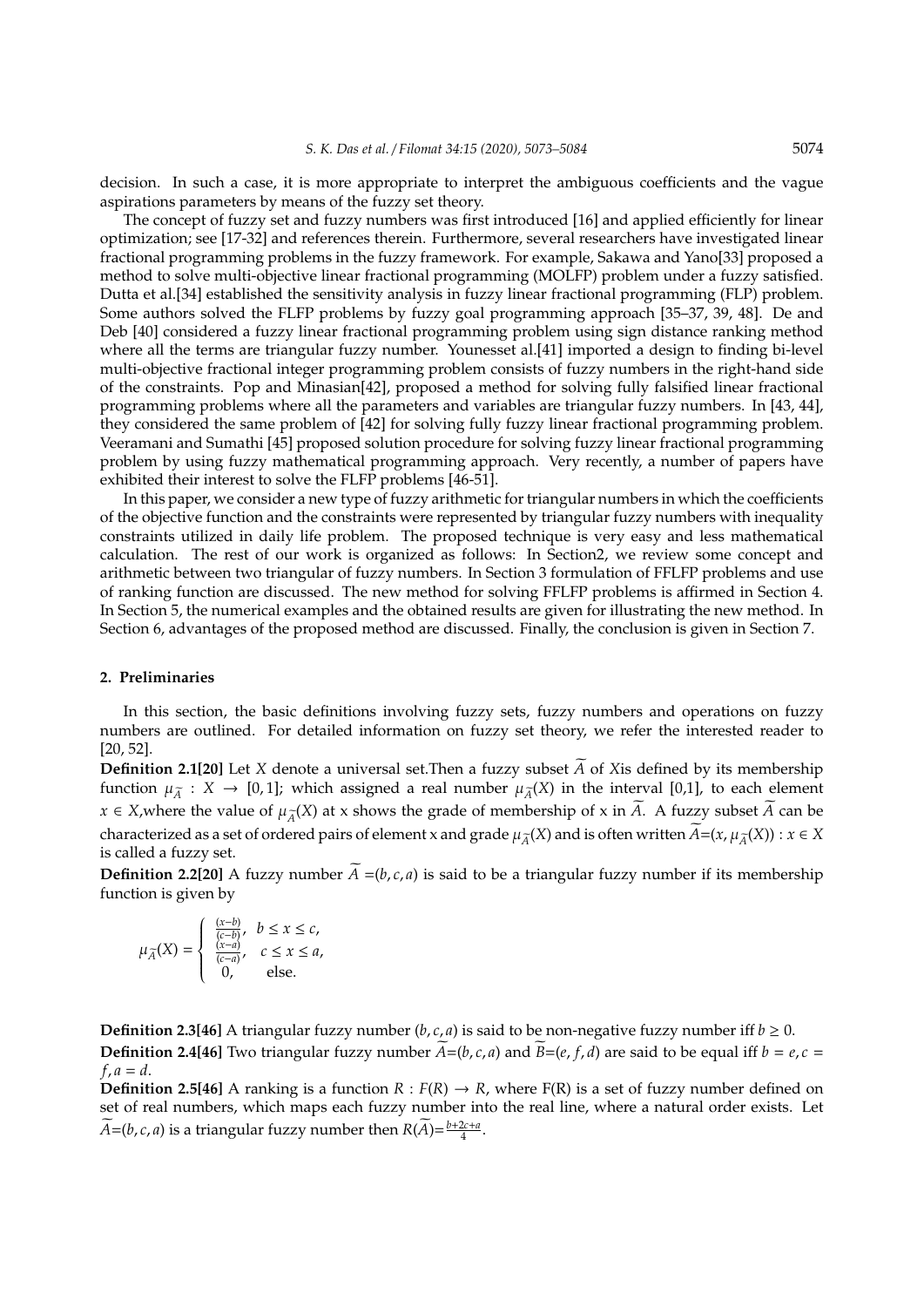**Definition 2.6[46]** Let  $\widetilde{A} = (b, c, a), \widetilde{B} = (e, f, d)$  be two triangular fuzzy number then:  $i.A + B = (b, c, a) + (e, f, d) = (b + e, c + f, a + d),$ ii.*A* −  $\overline{B}$ =(*b*, *c*, *a*) − (*e*, *f*, *d*)=(*b* − *d*, *c* − *f*, *a* − *e*),

iii.Let  $\widetilde{A}=(b,c,a)$  be any triangular fuzzy number and  $\widetilde{B}=(e, f, d)$  be a non negative triangular fuzzy number then

$$
\widetilde{A} \times \widetilde{B} = \begin{cases}\n(\text{be,cf,ad}), & b \ge 0 \\
(\text{bd,cf,ad}), & b < 0, a \ge 0 \\
(\text{bd,cf,cd}), & c < 0\n\end{cases}
$$

**Definition 2.7** Let  $\widetilde{A}=(b, c, a), \widetilde{B}=(e, f, d)$  be two triangular fuzzy numbers. We say that  $\widetilde{A}$  is relatively less than  $\widetilde{B}$ , if:

i.  $c < f$  or, ii.  $c = f$  and  $(a - b) > (d - e)$  or, iii.*c* = *f*, (*a* − *b*) = (*d* − *e*) and (*a* + *b*) < (*d* + *e*). Note: It is clear from the Definition 2.7 that  $\widetilde{A} = \widetilde{B}$  if  $c = f$ ,  $(a - b) = (d - e)$  and  $(a + b) = (d + e)$ .

# **3. Linear Fractional programming (LFP) problem**

In this section, the general form of LFP problem is discussed. Furthermore, Charnes and Cooper's linear transformation is summarized.

$$
Max\ Z(x) = \frac{c_j^t x_j + p}{d_j^t x_j + q} \tag{1}
$$

subject to

 ${x \geq 0, Ax \leq b \Rightarrow G(x) > 0.}$ 

where  $j = 1, 2, \dots, n, A \in R^{m \times n}, b \in R^m, c, d \in R^n, p, q \in R$ . For some values of x,  $G(x)$  may be equal to zero. To avoid such cases, one requires that either  $\{x \ge 0, Ax \le b \to G(x) > 0\}$  or  $\{x \ge 0, Ax \le b \to G(x) < 0\}$ . For convenience, assume that LFP problem satisfies the condition that

$$
\{x \ge 0, Ax \le b \to G(x) > 0\}
$$
\n<sup>(2)</sup>

**Remark 3.1** [3]

The problem 1 is said to be standard concave –convex programming problem, if *F*(*x*) is concave on S with  $F(\bar{\zeta}) \ge 0$  for some  $\zeta \in S$  and  $G(x)$  is convex and positive on S.

**Definition 3.1** [3]

The two mathematical programming problem (*i*)*MaxF*(*x*), subject to  $x \in S$ ,(*ii*)*MaxG*(*x*), subject to  $x \in U$ will be said to be equivalent if there is a one to one map *f* of the feasible area of (*i*), on to the feasible area of (*ii*), such that  $F(x) = G(f(x))$  for all.

**Theorem 3.1** [3] Assume that no point  $(z, 0)$  with  $(z, 0)$  is feasible for the following linear programming problem.

$$
Max \ c^t z + pt
$$
  
Subject to  

$$
d^t z + qt = 1,
$$

$$
Az - bt = 0,
$$

$$
t > 0, z \ge 0, z \in R^n, t \in R.
$$

$$
(3)
$$

Then, with the condition of relation 2, the LFP problem 1 is equivalent to the linear programming problem model 3.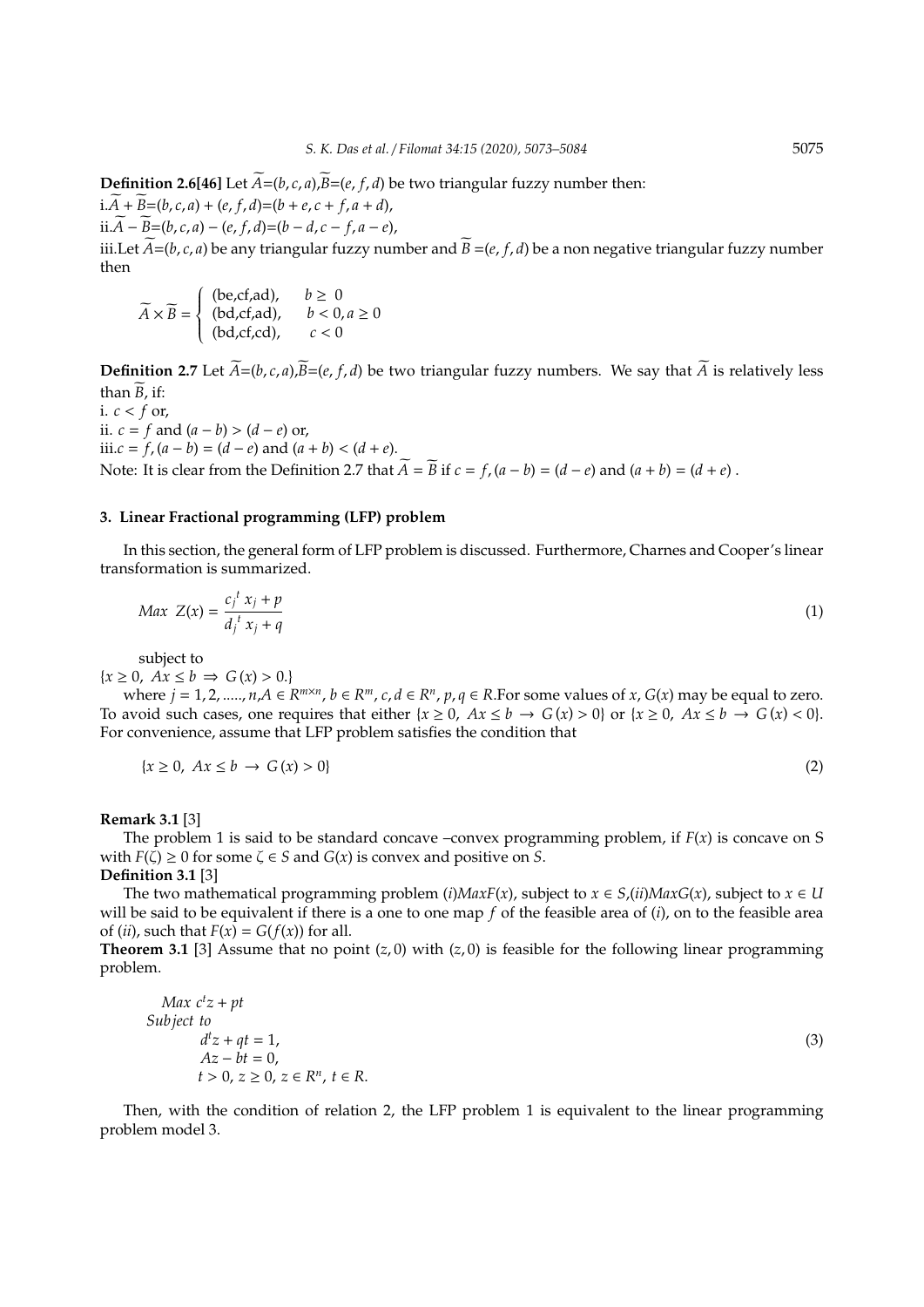#### Now, consider the two related problems

*Max*  $tF(\frac{z}{t})$ *Subject to*  $A(\frac{z}{t}) - b \leq 0,$  $tG(\frac{z}{t})=1$ ,  $t > 0, z > 0$ 

and

*Max*  $tF(\frac{z}{t})$ *Subject to*  $A(\frac{z}{t}) - b \le 0,$  $tG(\frac{z}{t}) \leq 1$ ,  $t > 0, z \ge 0$ 

(5)

Where model (4) is obtained from model (1) by the transformation  $t = \frac{1}{G(x)}$ ,  $z = tx$ , and model (5) differs from model (4) by replacing the equality constraints  $tG(\frac{z}{t}) = 1$  by an inequality constraints  $tG(\frac{z}{t}) \leq 1$ .

**Theorem 3.2** [3] Let for some  $\zeta \in \hat{S}$ ,  $G(\zeta) \ge 0$ , if model (1) reaches a (global) maximum at  $x = x^*$ , then model 5 reaches a (global) maximum at a point  $(t, z) = (t^*, z^*)$  where  $(\frac{z^*}{t^*} = x^*)$  and the objective functions at these points are equal.

**Theorem 3.3** [3] If model (1) is a standard concave-convex programming problem which reaches a maximum at a point *x* ∗ , then the corresponding transformed problem model (5) attains the same maximum value at a point  $(t^*, z^*)$  where  $(\frac{z^*}{t^*})$  $\left(\frac{z^*}{t}\right) = x^*$ . Moreover model (5) has a concave objective function and a convex feasible set. Suppose that:

$$
Max\ Z(x) = \frac{F(x)}{G(x)}\tag{6}
$$

subject to

 ${x \geq 0, Ax \leq b \Rightarrow G(x) > 0.}$ Where  $F(x)$  is concave and negative for each  $x \in S$  and  $G(x)$  is concave and positive on *S*, then  $Max_{x \in S} \frac{F(x)}{G(x)} \iff Min_{x \in S} \frac{-F(x)}{G(x)} \iff Max_{x \in S} \frac{G(x)}{-F(x)}$ 

where  $-F(x)$  is convex and positive. Therefore, the problem (6) is converted into standard concaveconvex programming problem transformed to the following linear programming problem:

$$
\begin{array}{ll}\n\text{Max } tF(\frac{z}{t})\\ \n\text{Subject to} \\ \nA(\frac{z}{t}) - b \le 0, \\ \ntG(\frac{z}{t}) \le 1, \\ \nt > 0, \ z \ge 0\n\end{array} \tag{7}
$$

## **4. Fully fuzzy linear fractional programming and Innovation for its solution**

Consider the following fully fuzzy linear fractional programming (FFLFP) problem. We are going to approach *m* fuzzy equality constraints and *n* fuzzy variables where all the terms are triangular fuzzy numbers.

$$
Max Z = \frac{\overrightarrow{c} \cdot \overrightarrow{x} + \overrightarrow{\alpha}}{\overrightarrow{d} \cdot \overrightarrow{x} + \overrightarrow{\beta}}
$$
  
Subject to  

$$
\overrightarrow{A} \times \overrightarrow{x} \leq \overrightarrow{b},
$$

$$
\overrightarrow{x} \geq 0
$$
 (8)

(4)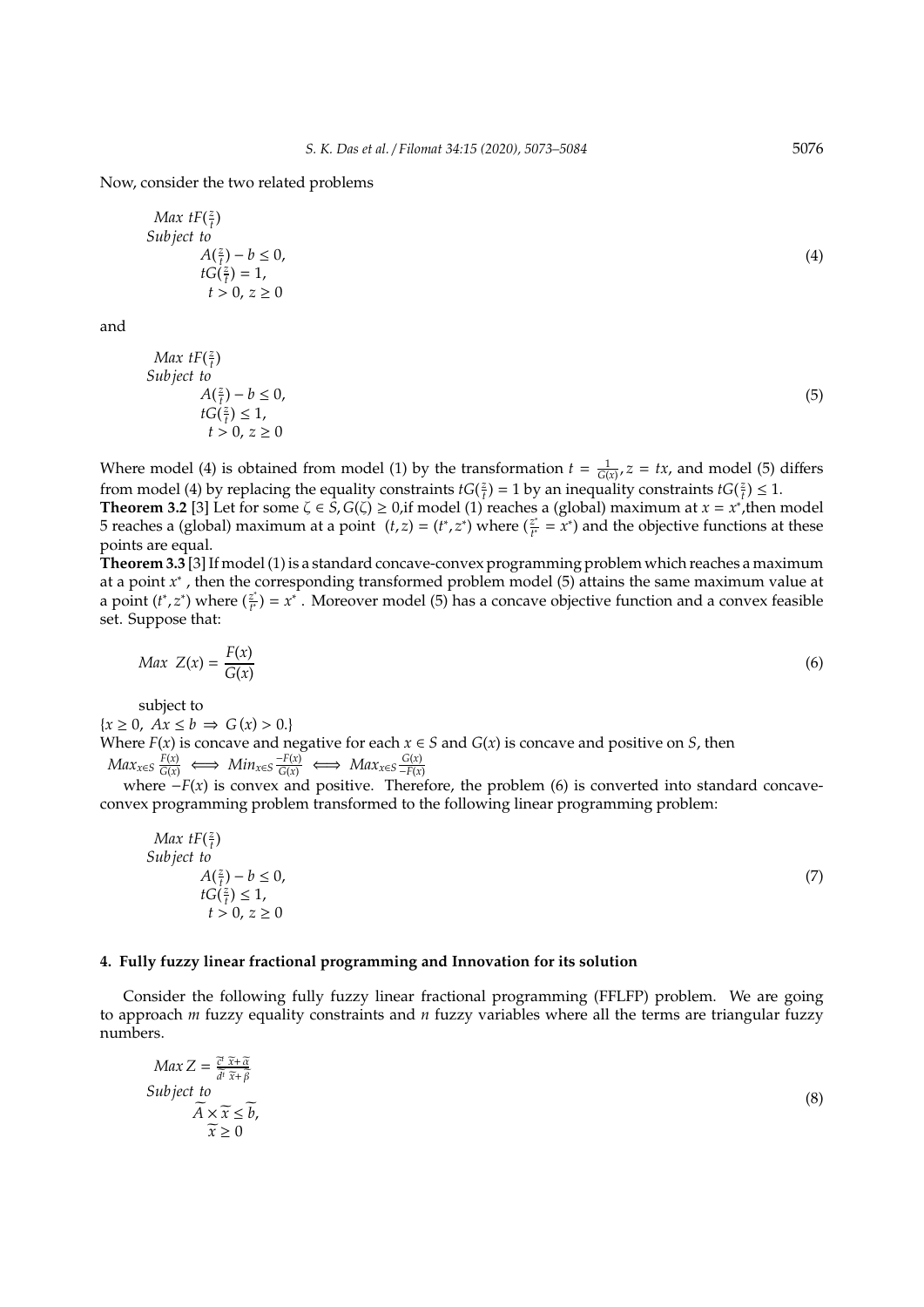Where  $\tilde{c}^t = [\tilde{c}_j]$  is 1 by *n* matrix;  $d^t = [d_j]$  is 1 by *n* matrix;  $\tilde{x} = [\tilde{x}_j]$  is *n* by 1 matrix;  $A = [A_{ij}]$  is *m* by *n* matrix;  $b = [b_{ij}]$  is a *m* by 1 matrix;  $\bar{\alpha} = [\bar{\alpha}_j]$  and  $\beta = [\beta_j]$  are the scalars. Here all the parameters  $\bar{c}_j$ ,  $d_j$ ,  $\bar{x}_j$  and  $\bar{a}_{ij}$ are set of fuzzy numbers.

**Mention:** Let  $\widetilde{x}$  a fuzzy optimal solution of FFLFP problem. If there exists a fuzzy number  $\widetilde{y}$  where it satisfies the following conditions:

 $i.\widetilde{y}$  is a non-negative fuzzy number, ii. $\widetilde{A} \times \widetilde{y} \leq b$ , iii.  $\mathbb{R}(\overline{c^t} \times \overline{x}) = \mathbb{R}(\overline{c^t} \times \overline{y}),$ iv.  $\mathfrak{R}(d^t \times \widetilde{x}) = \mathfrak{R}(d^t \times \widetilde{y})$ , then  $\tilde{y}$  is also an exact optimal solution of the problem (8) and is called a substitute optimal solution.

Consider the model (8) and let  $\widetilde{x}^* = (x^*, y^*, z^*)$  be an optimal solution of this FFLFP. Furthermore, let all the parameters  $\tilde{x},\tilde{c},\tilde{\alpha},\tilde{\beta},\tilde{d},\tilde{b}$  and  $\tilde{z}$  are represented by triangular fuzzy numbers  $(x, y, z)$ ,  $(p, q, r)$ ,  $(\alpha_1, \alpha_2, \alpha_3)$ ,  $(\beta_1, \beta_2, \beta_3)$ ,  $(u, v, w)$ ,  $(b_1, b_2, b_3)$  and  $(z_1, z_2, z_3)$  respectively. Then we can rewrite the mentioned FFLFP as follows:

 $Max(z_1, z_2, z_3) = \frac{(p,q,r)^t \times (x,y,z) + (a_1,a_2,a_3)}{(u.v.w)^t \times (x,y,z) + (b_1,b_2,b_3)}$ (*u*,*v*,*w*) *<sup>t</sup>*×(*x*,*y*,*z*)+(β1,β2,β3) *Subject to*  $(b, c, a) \times (x, y, z) \le (b_1, b_2, b_3),$  $(x, y, z) \geq 0.$ 

Therefore, by definition 2.6 it i easy to say that  $x^*$ ,  $y^*$ ,  $z^*$  are the optimal solutions of the following crisp problems:

$$
(P_1) \t Max z_1 = \frac{px + \alpha_1}{ux + \beta_1}
$$

Subject to 
$$
bx \le b_1
$$
  
\n $x \ge 0$ .  
\n $(P_2)$  Max  $z_2 = \frac{qy + \alpha_2}{vy + \beta_2}$ 

*Subject to*  $cy \leq b_2$  $y \geq 0$ .

(*P*<sub>3</sub>) *Max*  $z_3 = \frac{rz + \alpha_3}{wz + \beta_3}$ 

$$
Subject to \quad az \leq b_3
$$
  

$$
z \geq 0.
$$

*wz*+β<sup>3</sup>

Hence, from above demonstrations, the steps of our method can be written as follows: Step 1.Write the FFLFP problem as follows:

*Max*  $\widetilde{z} = \frac{\widetilde{c_j x_j + \alpha}}{\widetilde{d_j x_j + \beta}}$ Subject to:

$$
\widetilde{a}_{ij}\widetilde{x}_j \le \widetilde{b}_i
$$

$$
\widetilde{x}_i > 0.
$$

 $d_j\bar{x}_j+\beta$ 

 $\widetilde{\vec{x}}_j \geq 0$ .<br>Step 2.If all the terms represent the triangular fuzzy numbers, then write the FFLFP problem as follows:

$$
Max \ \widetilde{z} = \frac{(p_j, q_j, r_j) \times (x_j, y_j, z_j) + (\alpha_1, \alpha_2, \alpha_3)}{(u_j, v_j, w_j) \times (x_j, y_j, z_j) + (\beta_1, \beta_2, \beta_3)}
$$
  
to:  

$$
(b_{ij}, c_{ij}, a_{ij}) \times (x_j, y_j, z_j) \le (b_i, g_j)
$$

Subject

$$
(b_{ij}, c_{ij}, a_{ij}) \times (x_j, y_j, z_j) \le (b_i, g_i, h_i)
$$
  

$$
(x_j, y_j, z_j) \ge 0.
$$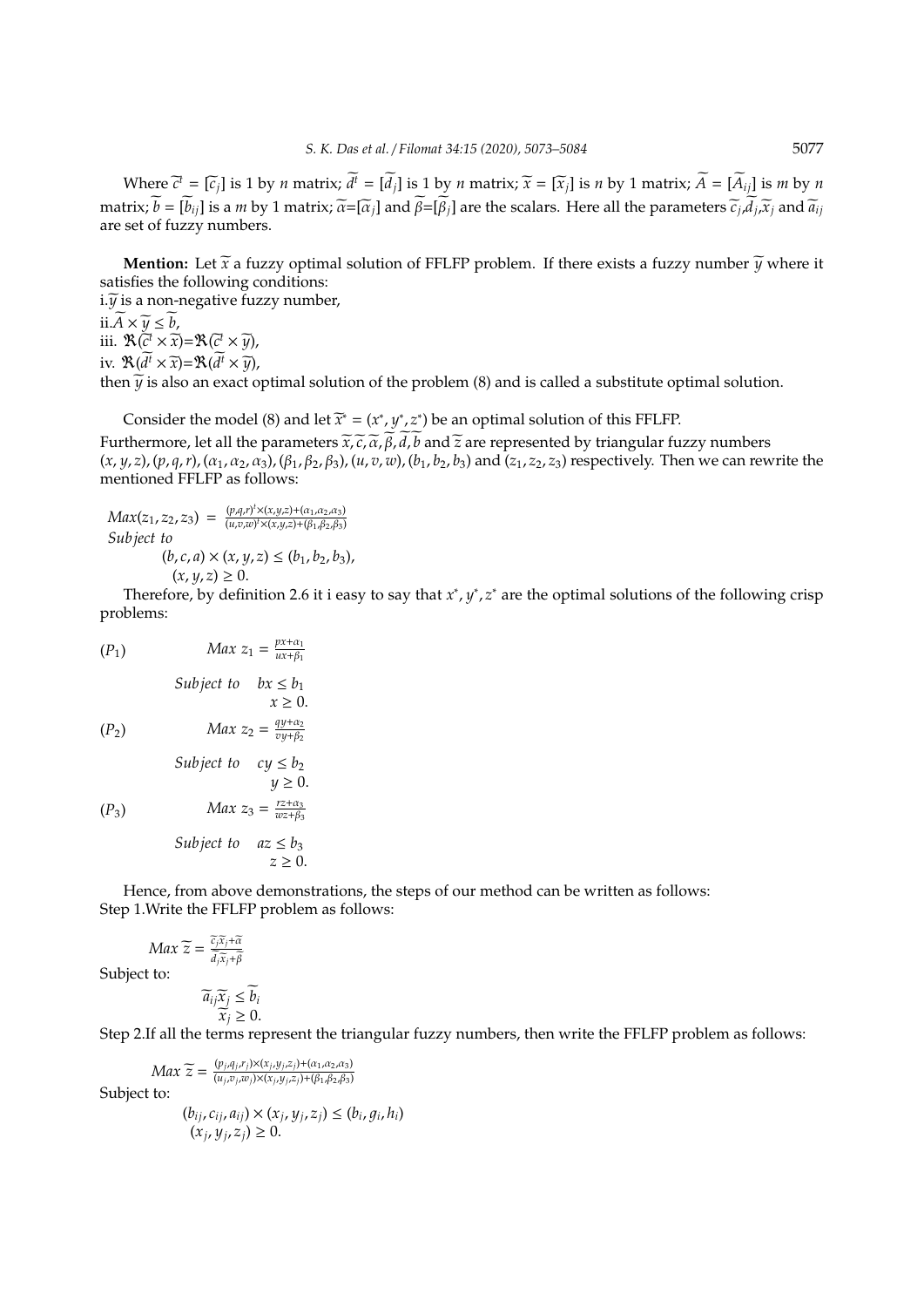Step 3. To determine the optimal value of the above problem, transform both the objective function and constraints into its equivalent crisp problem. Then, the problem may be written as in the form of three separate problems  $(P_1)$ ,  $(P_2)$  and  $(P_3)$  of crisp linear fractional programming problem.

Step 4. Start with the problem  $(P_n)$ ; $(n = 1, 2, 3)$  go to Step 5.

Step 5. Set  $n = 1$ .

Step 6. The above problems are crisp linear fractional programming problem, which can be solved by conventional method which was discussed in Section 3.

Step 7. If  $n = 3$ , go to Step 8, otherwise  $n = n + 1$ , go to Step 6.

Step 8. Write the solution of FFLFP problems in the form of  $\tilde{x}$  and obtain the optimal solution as  $\tilde{z} = (z_1, z_2, z_3)$ . Step 9. Finally, by using Definition 2.7, compare the results.

#### **5. Application of our proposed method**

In this section, we take some real life problems and proved ability of our proposed method:

**Example 5.1.** In TATA Hospital Jamshedpur, India has two nutritional experiments (Vitamin A and Calcium) with two products Milk (glass) and Salad (500mg) with profit around 6 dollars and around 2 dollars per unit respectively. However, the cost for each one unit of the above product is around 1 and around 1 dollars respectively. Consider that a fixed cost of around 2 dollars as added to the cost function. Determine the maximum profit of these two products. Here, the environmental coefficients such as profit (due to market situations), cost (due to market conditions), vitamin A and calcium (due to the presents of the suppliers) are imprecise numbers with triangular possibility distributions over the planning horizon due to incomplete information. For example, the profit of the product A is  $(4, 6, 8)$  dollars. Similarly, the other parameters and variables are assumed to be triangular fuzzy numbers. Hence, above problem can be formulated as the following FFLFP problem:

|  | Table 1: Information of Example 5.1 |  |  |
|--|-------------------------------------|--|--|
|--|-------------------------------------|--|--|

| Nutrient  | Milk (glass) | Salad (500mg) | Min nutrient re- |
|-----------|--------------|---------------|------------------|
|           |              |               | quired           |
| Vitamin A |              |               |                  |
| Calcium   |              |               | 1 <sub>1</sub>   |

**Solution:** In this case, let  $x_1$  and  $x_2$  to be the amount of units of Vitamin A and Calcium to be produced. Then the above problem can be formulated as:

*Max*  $\widetilde{z} = \frac{6\widetilde{x}_1 + 2\widetilde{x}_2}{\widetilde{x}_1 + \widetilde{x}_2 + \widetilde{z}}$  $x_1 + x_2 + 2$ 

Subject to:

$$
\begin{aligned}\n\widetilde{x}_1 + \widetilde{x}_2 &\leq \widetilde{7} \\
\widetilde{2x}_1 + \widetilde{3x}_2 &\leq \widetilde{17} \\
\widetilde{x}_1, \widetilde{x}_1 &\geq 0.\n\end{aligned}
$$

Let us we take  $\widetilde{x}_1 = (y_1, z_1, x_1)$ ,  $\widetilde{x}_2 = (y_2, z_2, x_2)$ ,  $\widetilde{z} = (z_1, z_2, z_3)$ . Now we consider the coefficients  $\overline{7} = (3, 7, 11), \overline{17} = (7, 17, 27), \overline{6} = (4, 6, 8), \overline{2} = (1, 2, 3), \overline{3} = (2, 3, 4) \text{ and } \overline{1} = (0, 1, 2).$  The problem can be written as follows:

$$
Max(z_1, z_2, z_3) = \frac{(4,6,8)(y_1, z_1, x_1) + (1,2,3)(y_2, z_2, x_2)}{(0,1,2)(y_1, z_1, x_1) + (0,1,2)(y_2, z_2, x_2) + (1,2,3)}
$$
  
Subject to:  

$$
(0,1,2)(y_1, z_1, x_1) + (0,1,2)(y_2, z_2, x_2) \le (3,7,11)
$$

$$
(1,2,3)(y_1, z_1, x_1) + (2,3,4)(y_2, z_2, x_2) \le (7,17,27)
$$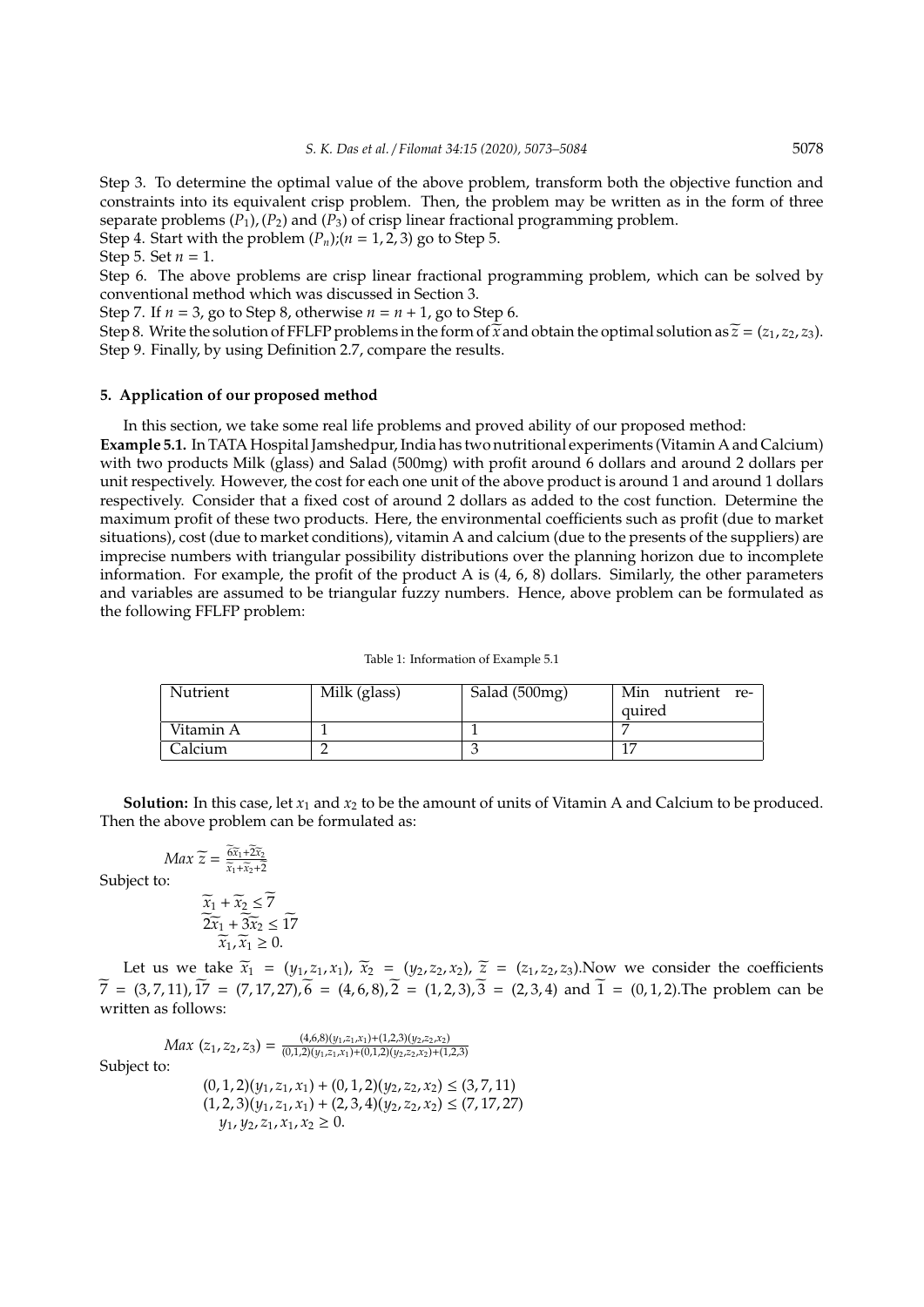The fully fuzzy linear fractional programming problems  $(P_1)$ ,  $(P_2)$  and  $(P_3)$  will be:

$$
\begin{array}{llll}\n(p_1) \quad Maz \; z_1 = \frac{4y_1 + y_2}{1} & (p_2) \quad Maz \; z_2 = \frac{6z_1 + 2z_2}{z_1 + z_2 + 2} & (p_3) \quad Maz \; z_3 = \frac{8x_1 + 3x_2}{2x_1 + 2x_2 + 3} \\
s.t. \quad y_1 + 2y_2 \le 7 & s.t. \quad z_1 + z_2 \le 7 & s.t. \quad 2x_1 + 2x_2 \le 11 \\
y_1, \; y_2 \ge 0 & 2z_1 + 3z_2 \le 17 & 3x_1 + 4x_2 \le 27 \\
z_1, \; z_2 \ge 0 & x_1, \; x_2 \ge 0\n\end{array}
$$

The problems  $(P_1)$ ,  $(P_2)$  and  $(P_3)$  are crisp LFP problems, which can be solved by the classical methods discussed in Section 3.

Then, we obtain the fuzzy optimal solution as:

 $\widetilde{x_1} = (y_1, z_1, x_1) = (5.5, 7, 7)$  and  $\widetilde{x_2} = (y_2, z_2, x_2) = (0, 0, 0).$ and the optimal value of the problem as:

 $Z_1 = (Z^L, Z^M, Z^U) = (3.14, 4.6, 28).$ 

In Veeramani and Sumathi methods [51] the optimal value of the problems are:

 $Z_2 = (Z^L, Z^M, Z^U) = (3.14, 4.4, 22).$ 

In Stanojevic and Stancu method [54], the fuzzy optimal values are:

 $Z_3 = (Z^L, Z^M, Z^U) = (3.2, 4.5, 28).$ 

By comparing the results of the proposed method with two existing methods [51,54], based on ranking function and the ordering by Definition 2.5, we can conclude that our result is more effective, because:  $\widetilde{Z}_1 = 10.08 > \widetilde{Z}_3 = 10.05 > \widetilde{Z}_2 = 8.48$ 

By comparing proposed method results with existing method [51,54], based on Definition 2.7, we conclude that our result is more efficient than other existing method.

 $3.14 = (Z^L)_{\text{(proposed method)}} = (Z^L)_{\text{(method of [51])}} < (Z^L)_{\text{(method of [54])}}$  $7.74 = (Z^L + Z^M)_{\text{(proposed method)}} > (Z^L + Z^M)_{\text{(method of [54])}} = 7.7 > (Z^L + Z^M)_{\text{(method of [51])}} = 7.54$  $(3.14, 4.6, 28) = (\overline{Z}_1)_{(proposed method)} > (\overline{Z}_2)_{(method of [54])} = (3.2, 4.5, 28) > (\overline{Z}_3)_{(method of [51])} = (3.14, 4.4, 22)$ 



Figure 1: Membership function of the optimal solution for proposed method and existing method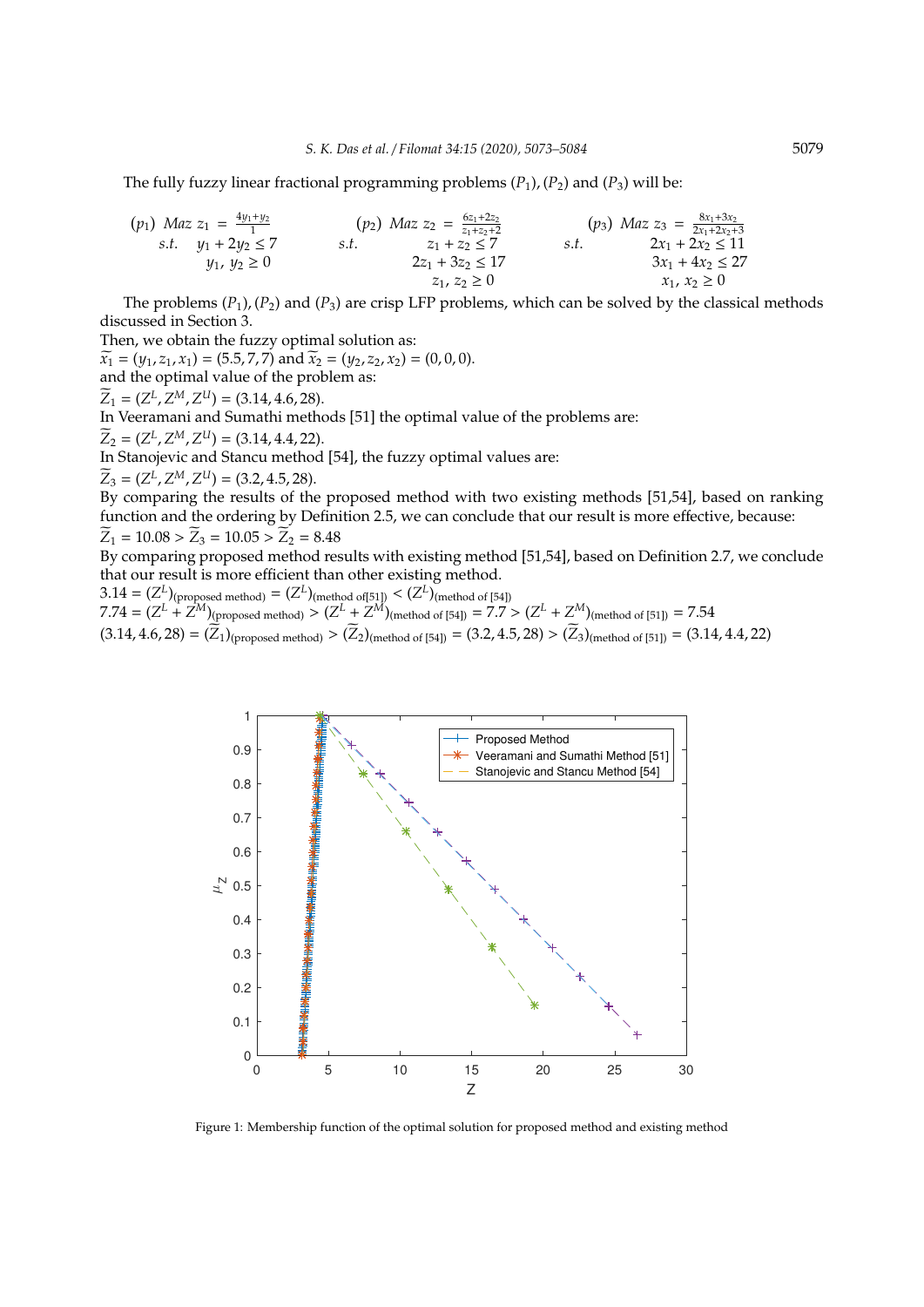In figure 1, we compare the membership function for the proposed method and the existing methods [51, 54]. Graph (Fig. 1) show that the modified technique yields better values of most of the membership functions and individual objective functions in comparison of existing methods [51,54]. It is clear that both the approaches are close to one another but the modified methodology is efficient and requires less computation than earlier technique in terms of considering the solution preferences by the decision maker at each level. In the Fig. we mention *Z* is a objective function and  $Z_{\pi}$  is a membership functions.

The following real life problem which considered by Veeramani and Sumathi [51] is used to demonstrate the solution procedures and clarify the effectiveness of the proposed approach.

**Example 5.2:** Dali Company is the leading producer of soft drinks and low-temperature foods in Taiwan. Currently, Dali plans to develop the South-East Asian market and broaden the visibility of Dali products in the Chinese market. Notably, following the entry of Taiwan to the World Trade Organization, Dali plans to seek strategic alliance with prominent international companies and introduced international bread to lighten the embedded future impact. In the domestic soft drinks market, Dali produces tea beverages to meet demand from four distribution centers in Taichung, Chiayi, Kaohsiung, and Taipei, with production being based at three plants in Changhua, Touliu, and Hsinchu. According to the preliminary environmental information, Table.2 summarizes the potential supply available from the given three plants. The forecast demand from the four distribution centers as is shown Table 3. The profit of the company gained by each route is presented in Table 4. Table 5 summarizes the unit shipping cost for each route for the upcoming season. The environmental coefficient and related parameters generally are imprecise numbers with triangular possibility distributions over the planning horizon due to incomplete or unobtainable information. For example, the unavailable supply of the Changhua plant is (7.2, 8, 8.8) thousand dozen bottles, the forecast demand of the Taichung distribution center is (6.2, 7, 7.8) thousand dozen bottles, profit per dozen bottles for Changhua to Taichung is (8, 10, 10.8) dollars and the transportation cost per dozen bottles for Changhua to Taichung is (8, 10, 10.8) dollars. The management of Dali is initiating a study to maximize the profit as much as possible.

Table 2: Supply of the plants

| Source          | Changhua                   | Touliu | Hsinchu          |
|-----------------|----------------------------|--------|------------------|
| Supply(thousand | $(7.2,8,8.8)$ $(12,14,16)$ |        | (10.2, 12, 13.8) |
| dozen bottles)  |                            |        |                  |

Table 3: Demand of the destinations

| Destination                                                        |  | Taichung Chiayi Kaohsiung Taipei |  |
|--------------------------------------------------------------------|--|----------------------------------|--|
| Demand(thousand   (6.2,7,7.8) (8.9,10,11) (6.5,8,9.5) (7.8,9,10.2) |  |                                  |  |
| dozen bottles)                                                     |  |                                  |  |

 $\lambda$  $\left\{\right.$  $\begin{array}{c} \hline \end{array}$ 

The real world problem can be modeled to the following FFLFP problem:

$$
Maz z = \frac{\begin{pmatrix} (8, 10, 10.8) x_{11} + (20.4, 22, 24) x_{12} + (8, 10, 10.6) x_{13} + (18.8, 20, 22) x_{14} + (14, 15, 16) x_{21} + (18.2, 20, 22) x_{22} + (10, 12, 13) x_{23} + (6, 8, 8.8) x_{24} + (18.4, 20, 21) x_{31} + (9.6, 12, 13) x_{32} + (7.8, 10, 10.8) x_{33} + (14, 15, 16) x_{34} + (1.5, 2, 2.5) x_{11} + (4, 5, 6) x_{12} + (1.3, 2, 2.5) x_{13} + (3, 4, 5) x_{14} + (2.5, 3, 4) x_{21} + (2, 3, 4) x_{22} + (2.3, 3, 4) x_{23} + (1.5, 2, 2.5) x_{24} + (3, 4, 5) x_{31} + (2, 3, 4) x_{32} + (1.5, 2, 2.7) x_{33} + (2, 3, 4) x_{34} \end{pmatrix}}
$$

Subject to: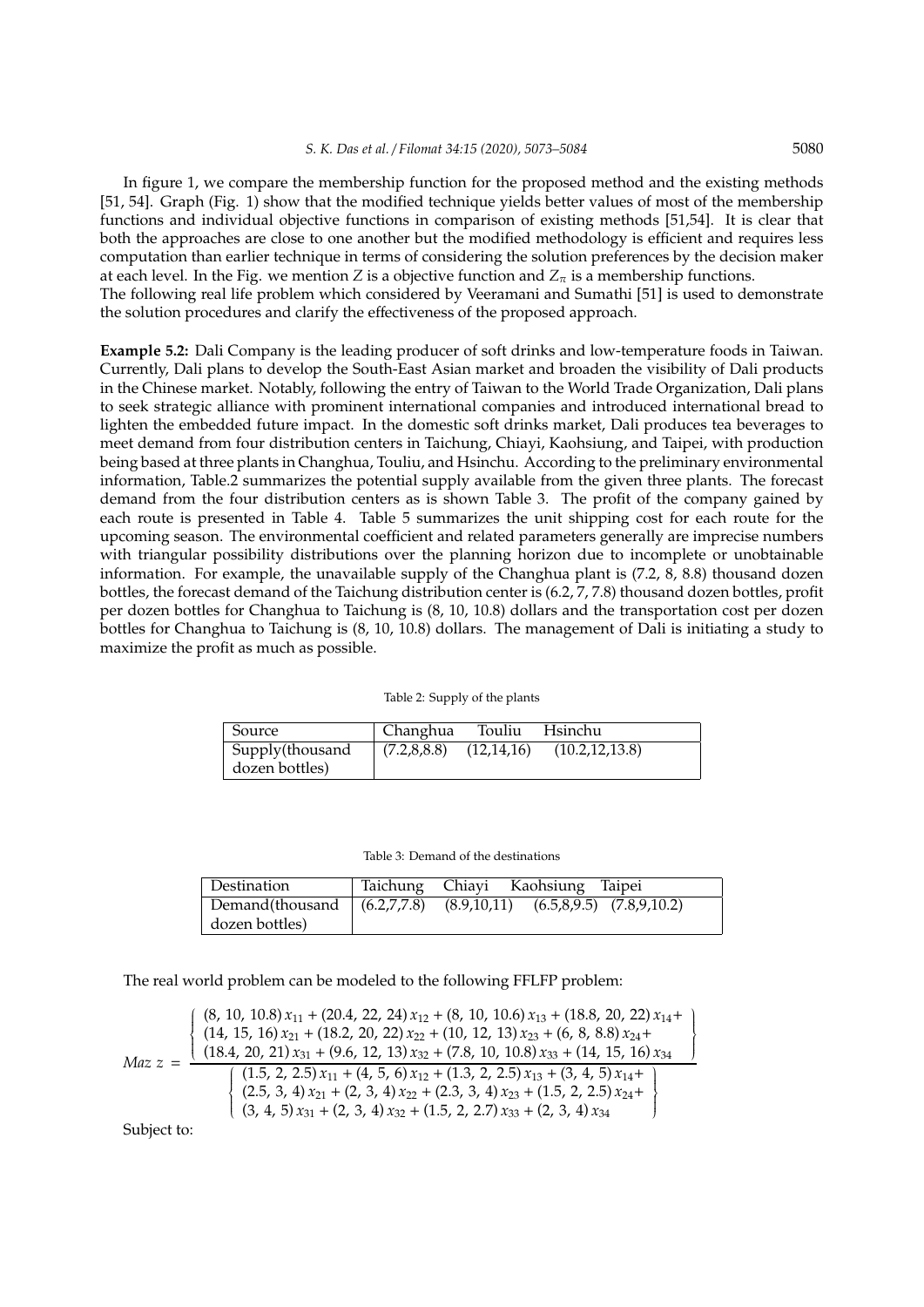#### *S. K. Das et al.* / *Filomat 34:15 (2020), 5073–5084* 5081

| Source   | Destination    |                |                 |                |
|----------|----------------|----------------|-----------------|----------------|
|          | Taichung       | Chiavi         | Kaohsiung       | Taipei         |
| Changhua | (8,10,10.8)    | (20.4, 22, 24) | (8,10,10.6)     | (18.8, 20, 22) |
| Touliu   | (14, 15, 16)   | (18.2, 20, 22) | (10, 12, 13)    | (6,8,8.8)      |
| Hsinchu  | (18.4, 20, 21) | (9.6, 12, 13)  | (7.8, 10, 10.8) | (14, 15, 16)   |

Table 4: Profit of the company

Table 5: Shipping costs

| Source   | Destination                                         |  |  |  |  |
|----------|-----------------------------------------------------|--|--|--|--|
|          | Chiavi<br>Taichung<br>Kaohsiung<br>Taipei           |  |  |  |  |
| Changhua | (1.5, 2, 2.5)<br>(1.3, 2.2.5)<br>(4,5,6)<br>(3.4.5) |  |  |  |  |
| Touliu   | (2.5,3,4)<br>(2.3,3.4)<br>(2,3,4)<br>(1.5, 2, 2.5)  |  |  |  |  |
| Hsinchu  | (3,4,5)<br>(1.5, 2, 2.7)<br>(2,3,4)<br>(2,3,4)      |  |  |  |  |

 $x_{11} + x_{12} + x_{13} + x_{14} \leq (7.2, 8, 8.8)$  $x_{21} + x_{22} + x_{23} + x_{24} \leq (12, 14, 16)$  $x_{31} + x_{32} + x_{33} + x_{34} \leq (10.2, 12, 13.8)$  $x_{11} + x_{21} + x_{31} \leq (6.2, 7, 7.8)$  $x_{12} + x_{22} + x_{32} \le (8.9, 10, 11.1)$  $x_{13} + x_{23} + x_{33} \le (6.5, 8, 9.5)$  $x_{14} + x_{24} + x_{34} \leq (7.8, 9, 10.2)$  $x_{ij}$ , where  $i = 1, 2, 3; j = 1, 2, 3, 4.$ 

We solved the above problem by using our proposed method. The transformed linear programming problems are solved by classical methods and we get the fuzzy optimal value of the problem as:

 $Z_1 = (Z^L, Z^M, Z^U) = (2.26, 4.64, 9.48).$ 

In Veeramani and Sumathi methods [51] the optimal value of the problems are:  $Z_2 = (Z^L, Z^M, Z^U) = (2.2, 4.35, 7.39).$ 

In Stanojevic and Stancu methods [54], the fuzzy optimal values are:  $Z_3 = (Z^L, Z^M, Z^U) = (2.3, 4.54, 7.96).$ 

By comparing the results of the proposed method with two existing methods [51,54], based on ranking function and the ordering by Definition 2.5, we can conclude that our result is more effective, because:  $\widetilde{Z}_1 = 5.25 > \widetilde{Z}_3 = 4.83 > \widetilde{Z}_2 = 4.57$ 

By comparing proposed method results with existing method [51,54], based on Definition 2.7, we conclude that our result is more efficient than other existing method.

 $2.3 = (Z^L)_{\text{(method of [54])}} > 2.26 = (Z^L)_{\text{(proposed method)}} > 2.2 = (Z^L)_{\text{(method of [51])}}$  $6.9 = (Z^L + Z^M)_{\text{(proposed method)}} > (Z^L + \dot{Z}^M)_{\text{(method of [54])}} = 6.84 > (Z^L + Z^M)_{\text{(method of [51])}} = 6.55$  $(2.26, 4.64, 9.48) = (\overline{Z}_1)_{(proposed method)} > (\overline{Z}_2)_{(method of [54])} = (2.3, 4.54, 7.96) > (\overline{Z}_3)_{(method of [51])} = (2.2, 4.35, 7.39)$ 

In Fig.2, we compare the membership function for the proposed method and the existing methods [51, 54]. Graph (Figs. 2) show that the modified technique yields better values of most of the membership functions and individual objective functions in comparison of existing methods [51,54]. It is clear that both the approaches are close to one another but the modified methodology is efficient and requires less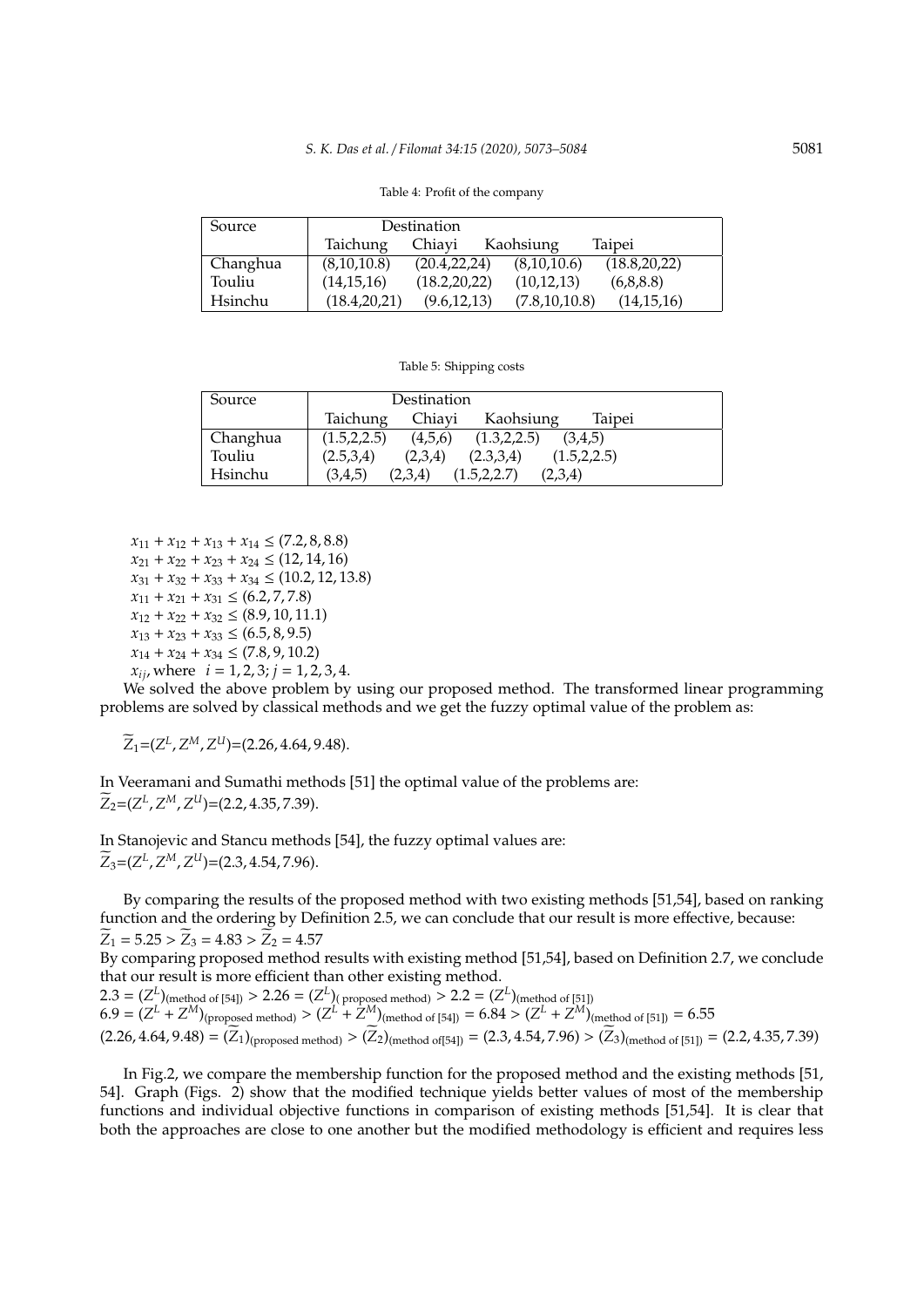

Figure 2: Membership function of the optimal solution for proposed method and existing method

computations than earlier technique in terms of considering the solution preferences by the decision maker at each level. In the Fig. we mention *Z* is a objective functions and  $Z<sub>\pi</sub>$  is a membership functions.

The following example is used to demonstrate the solution procedures and clarify the effectiveness of the proposed approach.

**Example 5.3.** Consider the following FFLFP problem:

*Max*  $Z = \frac{(3.5.7)\times(y_1,z_1,x_1)+(2.3.4)\times(y_2,z_2,x_2)}{(4.5.6)\times(y_1,z_1,x_1)+(1.2.3)\times(y_2,z_2,x_2)+(0.2.6)\times(y_1,z_2,x_1)}$ 

Subject to:

$$
(2,3,4)(y_1, z_1, x_1) + (3,5,7)(y_2, z_2, x_2) \le (11, 15, 19)
$$
  

$$
(4,5,6)(y_1, z_1, x_1) + (3,5,7)(y_2, z_2, x_2) \le (8, 10, 12)
$$
  

$$
y_1, y_2, z_1, x_1, x_2 \ge 0.
$$

 $\overline{(4,5,6)} \times (y_1,z_1,x_1)+(1,2,3) \times (y_2,z_2,x_2)+(0,1,2)$ 

We solved the above problem by using our proposed method. The transformed linear programming problems are solved by the classical methods, which are discussed in Section 3.

 $Z_1 = (Z^L, Z^M, Z^U) = (0.67, 1.23, 2.51).$ 

In Veeramani and Sumathi methods [51] the optimal value of the problems are:  $Z_2 = (Z^L, Z^M, Z^U) = (0.7, 1.15, 2.6).$ 

In Stanojevic and Stancu method [54], the fuzzy optimal values are:  $Z_3 = (Z^L, Z^M, Z^U) = (0.5, 1.2, 2.01).$ 

By comparing the results of the proposed method with two existing methods [51,54], based on ranking function and the ordering by Definition 2.5, we can conclude that our result is more effective, because: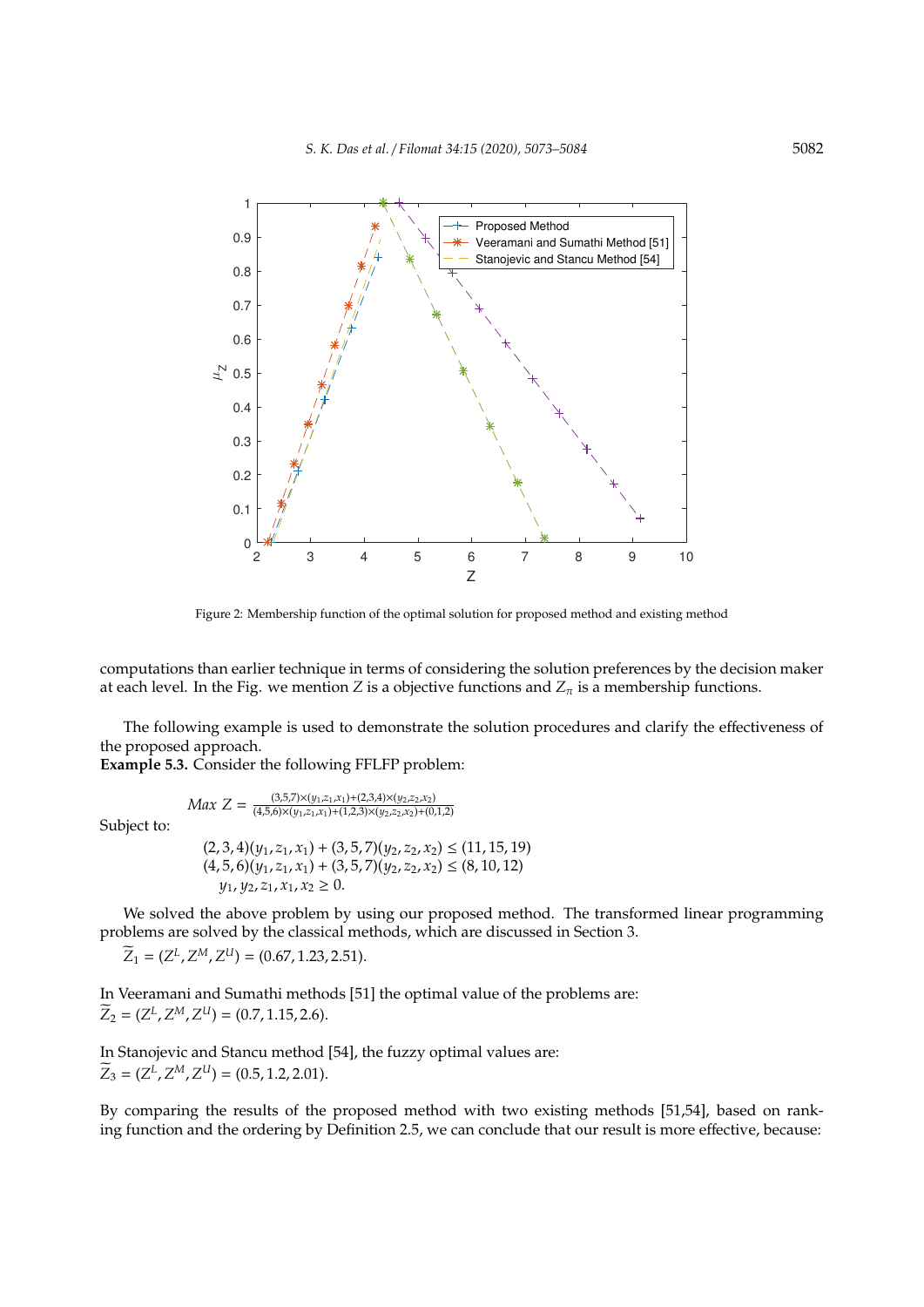$\widetilde{Z}_1 = 1.41 > \widetilde{Z}_2 = 1.40 > \widetilde{Z}_3 = 1.22$ 

By comparing proposed method results with existing method [51,54], based on Definition 2.7, we conclude that our result is more efficient than other existing method.

$$
1.9 = (Z^{L} + Z^{M})_{(proposed method)} > (Z^{L} + Z^{M})_{(method of [51])} = 1.85 > (Z^{L} + Z^{M})_{(method of [54])} = 1.7
$$
  
(0.67, 1.23, 2.51) =  $(\overline{Z}_{1})_{(proposed method)} = (\overline{Z}_{2})_{(method of [51])} = (0.7, 1.15, 2.6) > (\overline{Z}_{3})_{(method of [54])} = (0.5, 1.2, 2.01)$ 

Now if we analyze the optimal solution of the considered above two real life problems, we note that our proposed method was 100 percent successful, numerically. But, the method of [51] failed in 15 percent of the problems, numerically. Therefore, our proposed method and its solutions are also more reliable than the mentioned method. Furthermore, the iteration and elapsed times of the method of[51] are greater than our proposed method.

### **6. Conclusion**

In the past few years, a growing interest has been shown in fuzzy linear fractional programming and currently there are several methods for solving FLFP. However, to the best of our knowledge, a few efficient optimal solution has been found in fully fuzzy linear fractional programming (FFLFP). In this paper, a new efficient method for FFLFP has been proposed, in order to obtain the fuzzy optimal solution. Furthermore, the limitations of other existing methods have been pointed out. To show the efficiency of the proposed method, some numerical examples have been illustrated.

## **References**

- [1] A. Charnes,W.W. Cooper, and E. Rhodes, Measuring the efficiency of decision making units. European journal of operational research, 2 (1978) 429–444.
- B. Craven, Fractional Programming. Heldermann Verlag, 1988.
- [3] S. Schaible, Fractional programming, in Handbook of global optimization, Springer, 1995.
- [4] E.B. Bajalinov, Linear-Fractional Programming Theory, Methods, Applications and Software, Springer Science and Business Media, 2013.
- [5] Charnes, A. and W.W. Cooper, Programming with linear fractional functionals. Naval Research logistics quarterly, 9 (1962) 181–186.
- [6] J. Isbell and W. Marlow, Attrition games. Naval Research Logistics Quarterly, 3 (1956) 71–94.
- [7] G. Bitran and A. Novaes, Linear programming with a fractional objective function. Operations Research, 21 (1973) 22–29.
- [8] B. Martos and V. Whinston, Hyperbolic programming. Naval Research Logistics Quarterly, 11 (1964) 135–155.
- [9] K. Swarup, Letter to the editor—Linear fractional functionals programming. Operations Research, 13 (1965) 1029–1036.
- [10] P. Pandey and A.P. Punnen, A simplex algorithm for piecewise-linear fractional programming problems. European Journal of Operational Research, 178 (2007) 343–358.
- [11] S.K. Das and T. Mandal, A single stage single constraints linear fractional programming problem: An approach, Operation Researh and Appllication.: An International Journal , 1 (2015) 1–5.
- [12] S. Chadha, Fractional programming with absolute-value functions. European Journal of Operational Research, 141 (2002) 233–238. [13] A.O., Odior, An approach for solving linear fractional programming problems. International Journal of Engineering and Technology, 1 (2012) 298–304.
- [14] S. Tantawy, Using feasible directions to solve linear fractional programming problems. Australian Journal of Basic and Applied Sciences, 1 (2007) 109–114.
- [15] S. Tantawy, A new procedure for solving linear fractional programming problems. Mathematical and Computer Modelling, 48 (2008) 969–973.
- [16] L.A. Zadeh, Fuzzy sets as a basis for a theory of possibility. Fuzzy sets and systems, 1 (1978) 3–28.
- [17] S.H. Amin, S.H., J. Razmi, and G. Zhang, Supplier selection and order allocation based on fuzzy SWOT analysis and fuzzy linear programming. Expert Systems with Applications, 38 (2011) 334–342.
- [18] A. Baykasoglu and K. Subulan, An analysis of fully fuzzy linear programming with fuzzy decision variables through logistics ˘ network design problem. Knowledge-Based Systems, 90 (2015) 165–184.
- [19] C. Bector, S. Chandra, and V. Vijay, Duality in linear programming with fuzzy parameters and matrix games with fuzzy pay-offs. Fuzzy Sets and Systems, 146 (2004) 253–269.
- [20] S. K. Das, T. Mandal, and S.A. Edalatpanah, A mathematical model for solving fully fuzzy linear programming problem with trapezoidal fuzzy numbers. Applied Intelligence, 46 (2016) 509–519.
- [21] M. Delgado, J.L. Verdegay, and M. Vila, A general model for fuzzy linear programming. Fuzzy Sets and systems, 29 (1989) 21–29.
- [22] S. Dempe and A. Ruziyeva, On the calculation of a membership function for the solution of a fuzzy linear optimization problem. Fuzzy Sets and Systems, 188 (2012) 58–67.